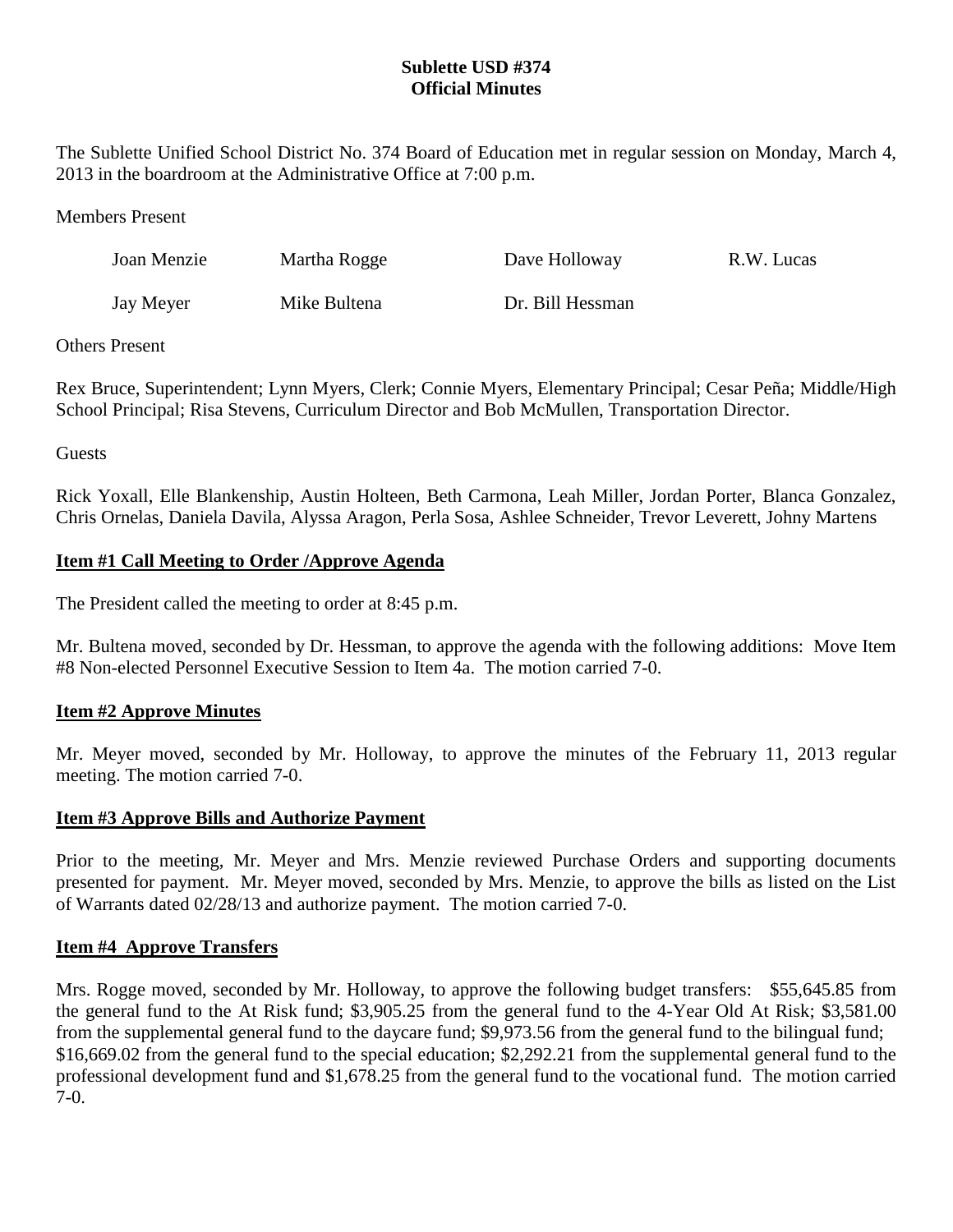Page 2 March 4, 2013 Board Minutes

## **Item #4a Executive Session – Non-elected Personnel**

Mr. Holloway moved, seconded by Mrs. Menzie, to go into executive session to discuss non-elected personnel, in order to protect the privacy interest of an identifiable individual(s), to include Mr. Bruce and Mr. Yoxall in executive session, and to reconvene to open session in the boardroom at 9:15 p.m. The motion carried 7-0.

The Board reconvened to open session at 9:15 p.m.

Mrs. Rogge moved, seconded by Mr. Meyer to add item 7a Non-elected Personnel Executive Session to the agenda. The motion carried 7-0.

## **PUBLIC FORUM**

There was no public forum.

#### **Reports**

Curriculum

A written report was provided by Mrs. Stevens.

#### Principals

Mrs. Myers reported that Lexie Sjeklocha participated in the state spelling bee and that three projects from the science fair in Liberal, Kansas were selected to participate in the state science fair at Wichita, Kansas. She also reported that reading assessments would begin March 25, 2013. She informed the board that the afterschool program had applied for a supplemental grant.

Mr. Pena reported that three wrestlers: Andy Davis, Wyatt Brown and Laramie Lumley participated in state competition. Also the league music festival has been rescheduled on March 20 at Satanta, Kansas and that Sublette will host the regional track meet on May 17, 2013. He also reported that Dr. Moody from Fort Hays State University did professional development on Chrome books with the middle/high school teachers. He informed the board the  $8<sup>th</sup>$  grade trip to Topeka, Kansas will be May 19, 2013.

#### SWPRSC/HPEC

There was no SWPRSC report. There was no HPEC report.

#### Superintendent:

Mr. Bruce discussed the possibility of Chrome books for the district students and the need of an integrationist to teach students and teachers how to use them.

#### **Item # 5 Rescind Approved Bus Bid**

Mrs. Rogge moved, seconded by Mr. Meyer, to rescind the motion to purchase the \$87,463 Bluebird bus with a lift. The motion carried 7-0.